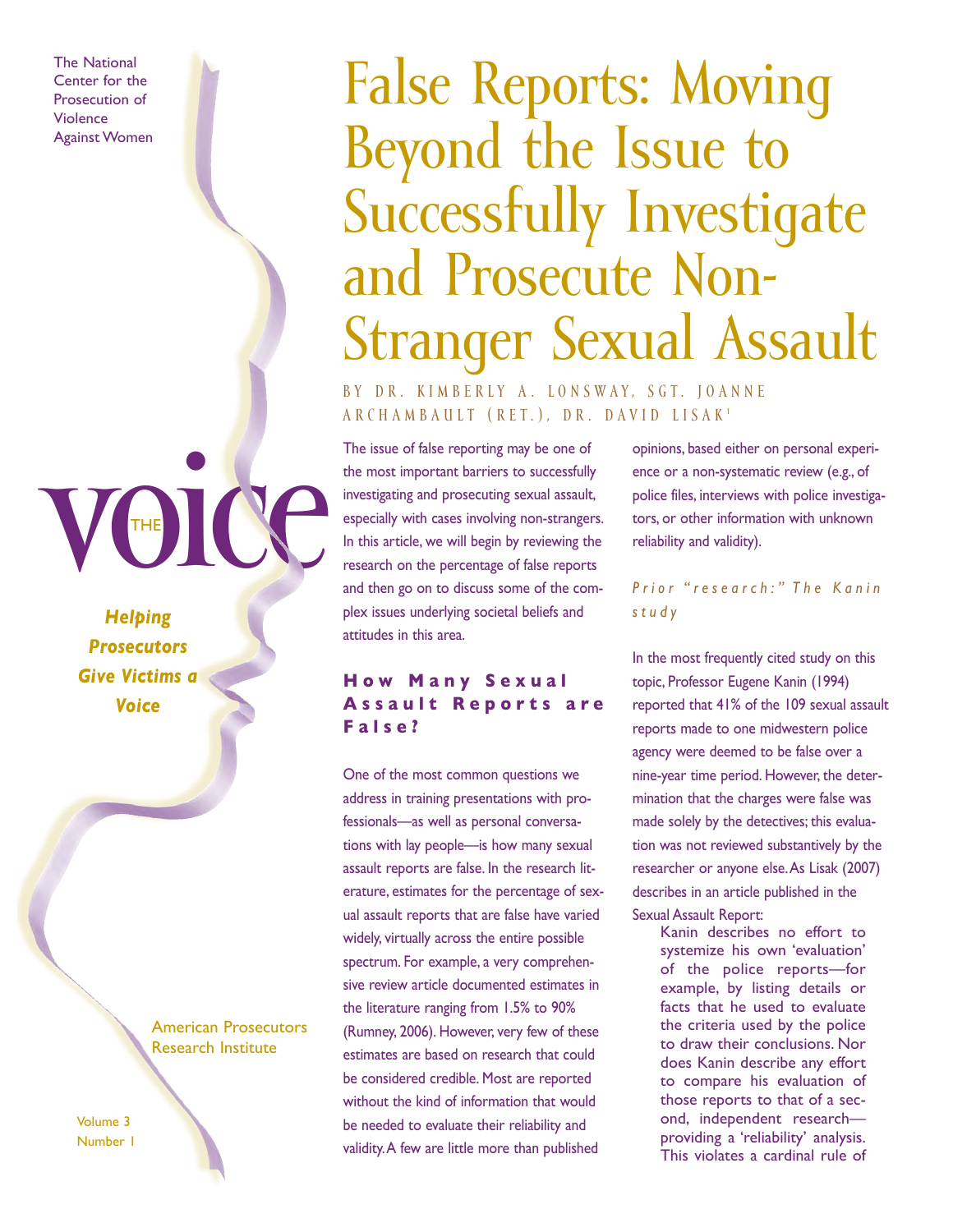science, a rule designed to ensure that observations are not simply the reflection of the bias of the observer  $(p, 2)$ .<sup>2</sup>

In other words, there is no way to explore whether the classification of these cases as false was simply made as a result of the detectives' own perceptions and biases, without any real investigation being conducted. This concern is compounded by the fact that the practice of this particular police department was to make a "serious offer to polygraph" all rape complainants and suspects (Kanin, 1994, p. 82). In fact, this practice "has been rejected and, in many cases, outlawed because of its intimidating impact on victims" (Lisak, 2007, p. 6). The reason is because many victims will recant when faced with apparent skepticism on the part of the investigator and the intimidating prospect of having to take a polygraph examination. Yet such a recantation does not necessarily mean that the original report was false.

In reality, there is no way that an investigator can make an appropriate determination about the legitimacy of a sexual assault report when no real investigation has been conducted—and the victim is intimidated by the department's policy of making a "serious offer to polygraph" all rape complainants. As we will discuss at length below, the determination that a report is false can only be made on the basis of findings from a thorough, evidence-based investigation.

As a result of these and other serious problems with the "research," Kanin's (1994) article can be considered "a provocative opinion piece, but it is not a scientific study of the issue of false reporting of rape. It certainly should never be used to assert a scientific foundation for the frequency of false allegations" (Lisak, 2007, p. 1).

#### *M e t h o d o l o g i c a l l y r i g o r o u s r e s e a r c h f i n d s 2 - 8 %*

In contrast, when more methodologically rigorous research has been conducted, **estimates for the percentage of false reports begin to converge around 2-8%.**

For example, in a multi-site study of eight U.S. communities involved in the "Making a Difference" (or "MAD") Project, data were collected by law enforcement agencies for all sexual assault reports received in an 18- 24 month period. Of the 2,059 cases that were included in the study, 140 (7%) were classified as false. This is particularly noteworthy because a number of measures were taken to protect the reliability and validity of the research. First, all participating law enforcement agencies were provided training and technical assistance in an ongoing way to ensure that they were applying consistent definitions for a false report. In addition, a random sample of cases was checked for data entry errors. More information on the MAD Project is available at http://www.evawintl.org.

To date, the MAD study is the only research conducted in the U.S. to evaluate the percentage of false reports made to law enforcement. The remaining evidence is therefore based on research conducted outside the U.S., but it all converges within the same range of 2-8%.

For example, Clark and Lewis (1977) examined case files for all 116 rapes investigated by the Toronto Metropolitan Police Department in 1970. As a result, they concluded that seven cases (6%) involved false reports made by victims. There were also five other reports made by someone other than the victim that were deemed by these

researchers to be false (e.g., a relative or boyfriend).

Grace, Lloyd, and Smith (1992) conducted a similar analysis of the evidence in all 348 rape cases reported to police in England and Wales during the first three months of 1985. After reviewing the case files, reports from forensic examiners, and the statements of victims and suspects, 8.3% were determined to constitute false allegations. This study was sponsored by the British Home Office.

A similar study was then again sponsored by the Home Office in 1996 (Harris & Grace, 1999). This time, the case files of 483 rape cases were examined, and supplemented with information from a limited number of interviews with sexual assault victims and criminal justice personnel. However, the determination that a report was false was made solely by the police. It is therefore not surprising that the estimate for false allegations (10.9%) was higher than those in other studies with a methodology designed to systematically evaluate these classifications.

The largest and most rigorous study that is currently available in this area is the third one commissioned by the British Home Office (Kelly, Lovett, & Regan, 2005). The analysis was based on the 2,643 sexual assault cases (where the outcome was known) that were reported to British police over a 15-year period of time. Of these, 8% were classified by the police department as false reports. Yet the researchers noted that some of these classifications were based simply on the personal judgments of the police investigators, based on the victim's mental illness, inconsistent statements, drinking or drug use. These classifications were thus made in violation of the explicit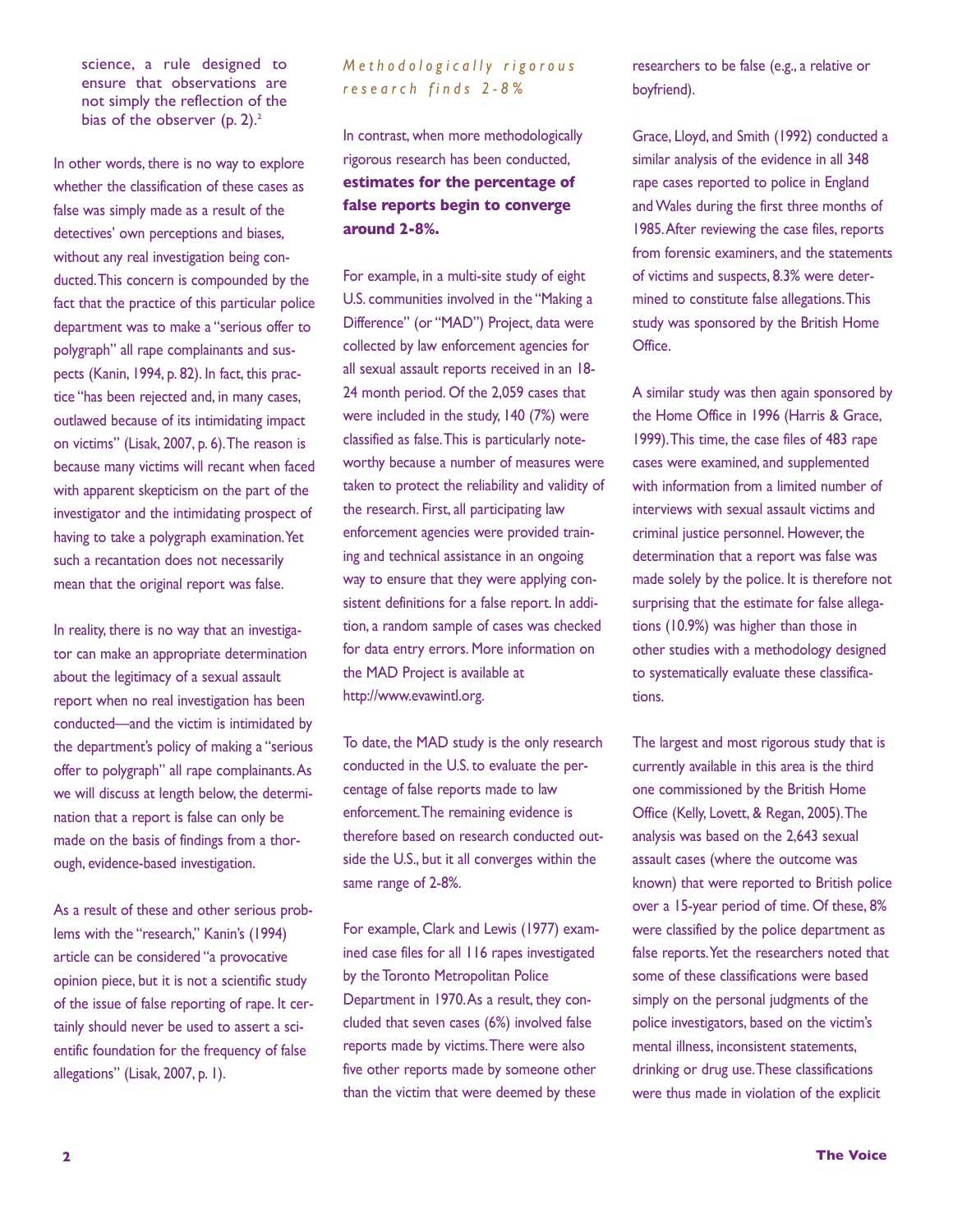policies of their own police agencies. The researchers therefore supplemented the information contained in the police files by collecting many different types of additional data, including: reports from forensic examiners, questionnaires completed by police investigators, interviews with victims and victim service providers, and content analyses of the statements made by victims and witnesses. They then proceeded to evaluate each case using the official criteria for establishing a false allegation, which was that there must be either "a clear and credible admission by the complainant" or "strong evidential grounds" (Kelly, Lovett, & Regan, 2005). On the basis of this analysis, the percentage of false reports dropped to 2.5%.

Finally, another large-scale study was conducted in Australia, with the 850 rapes reported to the Victoria police between 2000 and 2003 (Heenan & Murray, 2006). Using both quantitative and qualitative methods, the researchers examined 812 cases with sufficient information to make an appropriate determination, and found that only 2.1% of these were classified as false reports. All of these complainants were then charged or threatened with charges for filing a false police report.

Of course, in reality, no one knows—and in fact no one can possibly know—exactly how many sexual assault reports are false. However, estimates narrow to the range of 2-8% when they are based on more rigorous research of case classifications using specific criteria and incorporating various protections of the reliability and validity of the research—so the "study" does not simply codify the opinion of one detective who may believe a variety of myths regarding false reporting.

This realistic and evidence-based estimate of 2-8% thus suggests that the American public

**National Center for the Prosecution of Violence Against Women**

> **Jennifer G. Long**  *Director*

**Kristina Korobov** *Senior Attorney*

dramatically overestimates the percentage of sexual assault reports that are false. It's probably not hard to imagine why. For example, we have all seen how victims are portrayed in the media accounts of rape accusations made against popular sports and cultural figures. These media accounts show us just how easy it is for us as a society to believe the suspect's statements (a respected cultural icon) and both discount the victim's statements and disparage her character.

This tendency to overestimate the percentage of false reports can then introduce bias into an investigation and prosecution because it causes us to give less credibility to victims and more credibility to suspects. This is especially true if the victim's behavior is seen as risky or problematic and if the suspect seems like a "nice guy" who doesn't look like a stereotypic rapist. We describe these characteristics as "red flags," in the characteristics of sexual assault cases.

#### **What Are These R e d F l a g s ?**

Concerns regarding the legitimacy of a sexual assault report are often triggered by the presence of "red flags," based on specific characteristics of the victim, suspect, or assault. Yet many of these "red flags" are actually based on our cultural stereotypes of what constitutes "real rape."

As professionals, we are often reluctant to believe that we share these stereotypes, but the reality is that everyone in our society is exposed to the same cultural messages about sexual assault, and they inevitably influence how we think about it. Because these are societal stereotypes, they impact not only jurors but also the other professionals involved in sexual assault response (e.g., law enforcement professionals, forensic examiners, victim advocates, prosecutors, and other professionals). They even influence friends and family, all too often preventing them from providing the emotional support that victims of sexual assault so desperately need.

It is typically not difficult for a professional working in this field to describe what our society considers to be a "real rape." For example, if you were to ask a roomful of people to describe what sexual assault is like, they might give some of the following common characteristics:

• The victim and suspect do not know each other—they are strangers.

- A weapon was used and/or physical violence was reported.
- There are signs of physical injury.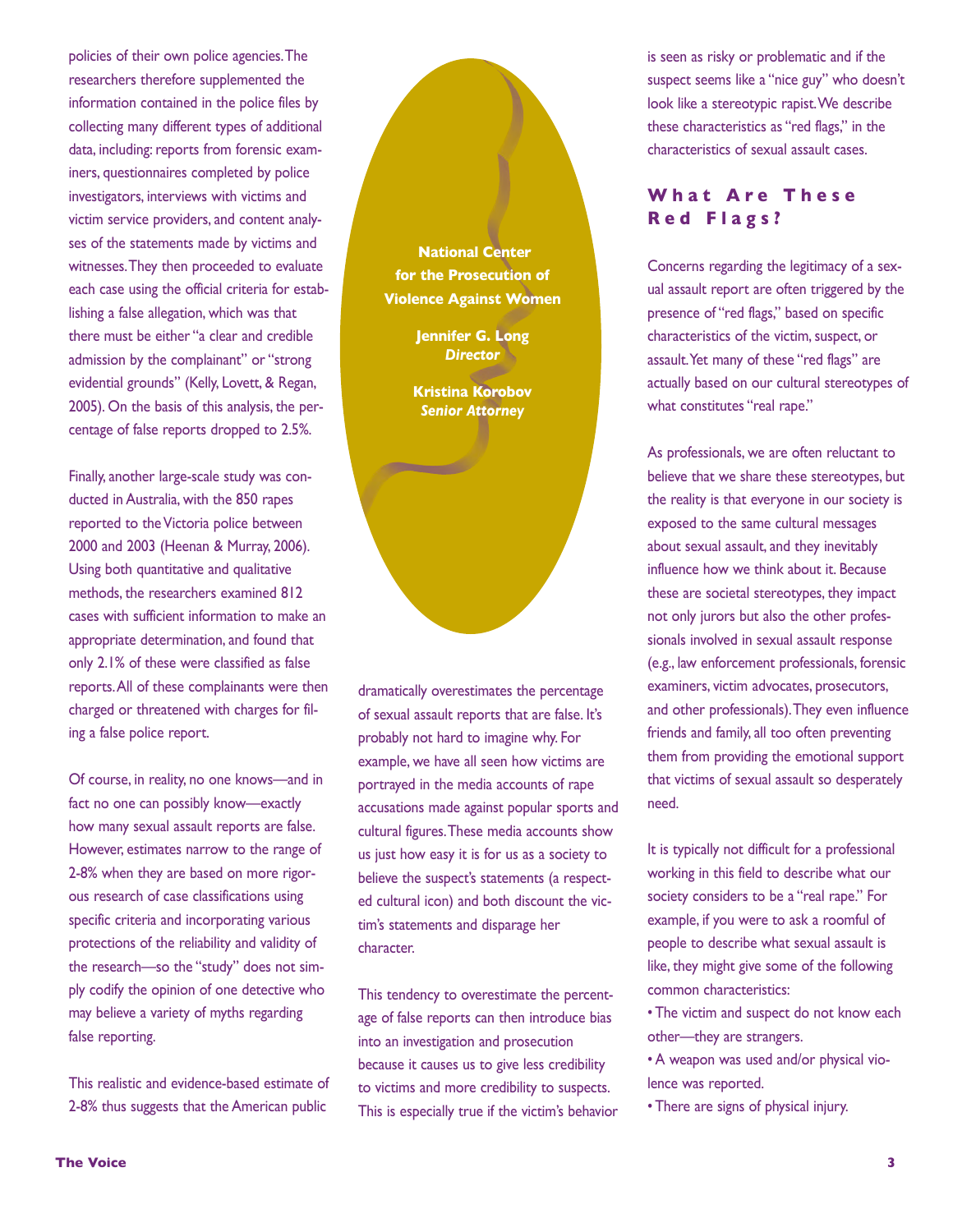• The victim is hysterical and reports to law enforcement immediately.

• The victim did not exercise bad judgment at the time of the sexual assault.

• The victim has never reported a sexual assault in the past.

• The suspect is seen as sick, crazy, or deranged—not respectable, credible, or likeable.

Then when it comes to the victim's involvement in the criminal justice system, there are again a number of characteristics that most people would assume are typical of sexual assault cases:

- There is a great deal of physical evidence to corroborate the allegation.
- The victim actively participates with the investigation and prosecution.

• The victim does not change his or her account of what happened.

- The victim is absolutely certain about the details of the sexual assault.
- The victim does not recant.
- Not a single detail in the victim's account is provably false.

However, if you asked a room full of prosecutors how many of their cases resemble this stereotype, most would say that only a small percentage of their cases do. In fact, the research $3$  is clear that these stereotypic characteristics of "real rape" are actually quite rare:

• In reality, most sexual assaults are perpetrated by someone known to the victim, without a weapon, physical violence, or signs of physical injury.

• Very few victims report immediately to law enforcement, but if they do report to law enforcement, it is often after a delay of days, weeks, months, or even years.

• Many victims have a number of factors that limit their perceived credibility: they are often young, homeless, have a mental or physical impairment, are belligerent, and/or

abusing alcohol or controlled substances.

• Victims often omit, exaggerate or fabricate parts of their account, and they may even recant altogether. They are not typically hysterical when interviewed by medical professionals, law enforcement professionals, prosecutors, or others.

• Suspects often do not fit our stereotype of a "rapist."

In short, most sexual assault reports involve at least some of the "red flags" listed above. Yet sexual assault reports that are different from this stereotype of "real rape" are all too often viewed with suspicion, not only by jurors, support people, and other community members, but also by the professionals who are tasked with responding within the criminal justice system.

Of course, prosecutors may share some of these same "red flags" for suspecting that a sexual assault report is false. Yet this doesn't necessarily indicate a personal belief in the stereotype. Often, prosecutors understand the realistic dynamics of sexual assault, but know that this stereotype will be prominent in the minds of judges and jurors as they make decisions regarding a sexual assault case. Prosecutors may therefore believe that they cannot ethically charge a defendant in cases that depart too much from the stereotype of "real rape," because a jury would not be likely to convict. All of this makes cases with "red flags" more difficult to investigate and prosecute—despite the fact that many of the characteristics are actually typical of sexual assault.

#### **What is the Actual D e f i n i t i o n o f a F a l s e R e p o r t ?**

Although many people have different ideas about what exactly constitutes a false report, the most reasonable definition is

that: A false report is a report of a sexual assault that did not happen (i.e., it was not completed or attempted). While we might all agree with this simplistic definition of a false report, people have different ideas about exactly when they can decide that the sexual assault did not actually happen. For example, investigators, prosecutors, and others often decide that a sexual assault did not happen based simply on their own views of the victim, the suspect, and their credibility. This is an unacceptable practice.

In reality, investigators and prosecutors cannot determine that the sexual assault did not happen, simply because they suspect that the report is false, view it with suspicion, or because the victim changes his or her account of what happened.

Investigators and prosecutors certainly cannot determine that the sexual assault did not happen because the victim lacks credibility—perhaps because the victim is young, drunk, taking drugs, belligerent, or suspected of "being a prostitute."

It is similarly impossible to determine that a sexual assault did not happen based on sympathy for the suspect, because he seems sincerely outraged and upset by the charges, he has a credible story, or he appears to be a responsible citizen who does not meet our personal assumptions about who is likely to be a "rapist."

In other words, professionals cannot determine that the sexual assault did not happen just because any of the "red flags" are present in a sexual assault case.

Rather, investigators and prosecutors must base all final judgments of a sexual assault report on the findings from a thorough, evidence-based investigation. The determination that a report is false can then only be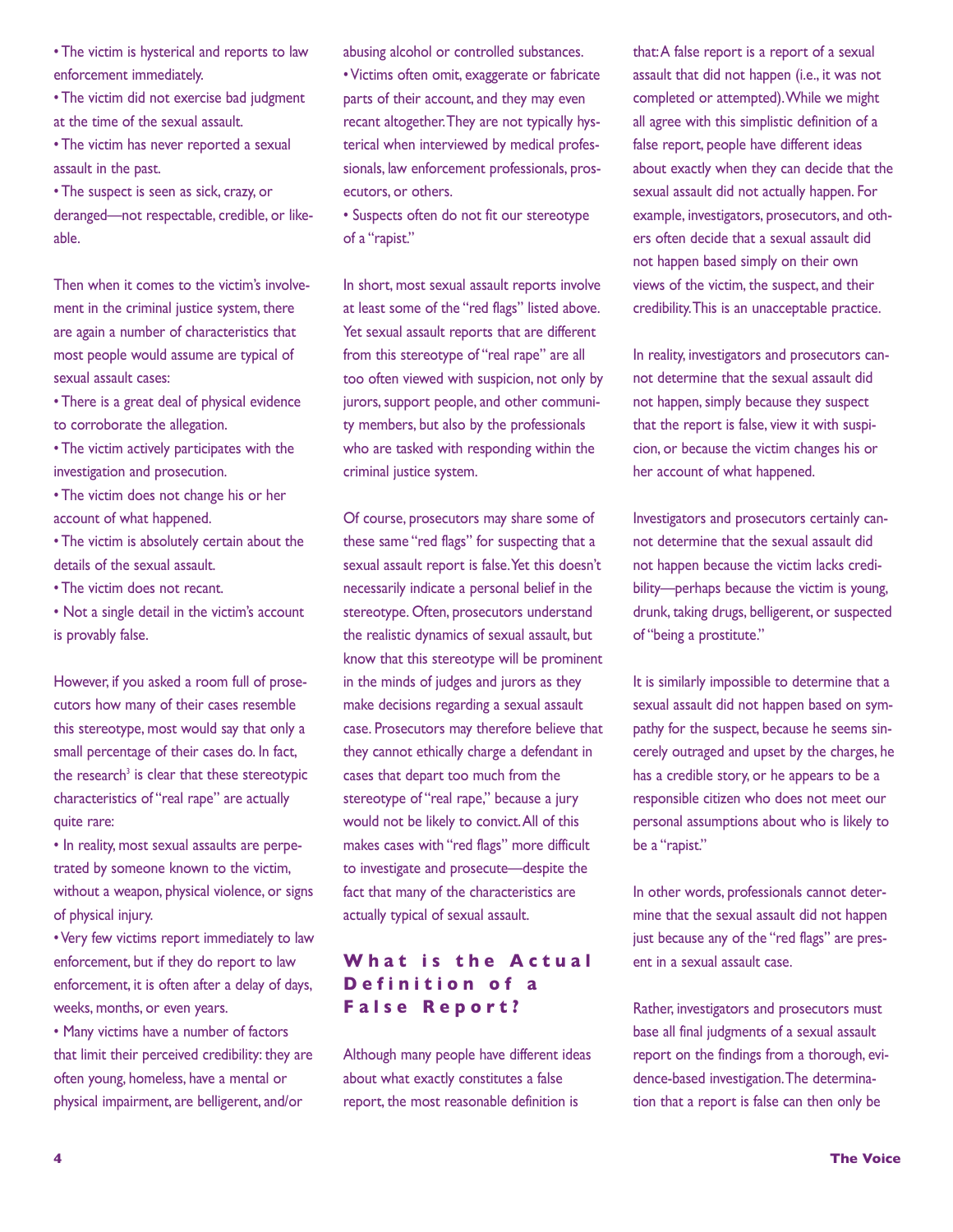made when there is sufficient evidence to establish that the sexual assault did not happen (was not completed or attempted.) This does not mean that the investigation failed to prove that the sexual assault happened in that case the investigation would simply be inconclusive or unsubstantiated. It also does not mean that the suspect was unable to successfully complete the sexual assault—this would be an attempted sexual assault and/or some other sexual offense.

This definition is consistent with guidance provided by the FBI Uniform Crime Report (UCR) on methods for clearing cases. Specifically, the UCR Handbook states that a case can only be unfounded if it is "determined through investigation to be false or baseless. In other words, no crime occurred" (p. 77). This seems clear, because a case cannot be "determined through investigation to be false or baseless" if no investigation was conducted or if it yielded insufficient evidence.4

While this is the actual definition of a false report for law enforcement purposes, it does not typically reflect the way investigators, prosecutors (and their supervisors) tend to think of sexual assault investigations.<sup>5</sup> In fact, at virtually every training we offer on this topic, we hear from law enforcement professionals who unfound cases—and prosecutors who reject them either because they do not believe the victim's account or they failed to prove it conclusively. This practice fails to meet the needs of both victims and the larger society.

So, although the actual definition of a false report should be the same for all criminal justice professionals, it is clear that the practices that are really used vary dramatically. This is why the percentage of sexual assault reports that are unfounded by various law

enforcement agencies are so different; many are labeling sexual assault reports false without any evidence to establish that they did not occur.

#### **But What if Part of t h e R e p o r t i s F a l s e ?**

We have therefore sought to offer a clear definition of what constitutes a false report. Next we want to address the very common problem that investigators and prosecutors face—that parts of the victim's account may be false, omitted, exaggerated, or inconsistent with other information that is given. In other words, how false does a false report need to be? Does the whole report have to be false to constitute a false report of sexual assault?

For most criminal justice professionals, it is not difficult to come up with reasons why sexual assault victims might omit, exaggerate, or even fabricate aspects of their report.

For example, victims might give inconsistent or untrue information out of trauma or disorganization. When we are traumatized, we do not always think clearly and cannot necessarily provide information that is 100% complete and accurate. This is especially true for victims who have been sexually assaulted more than once, because aspects of the prior sexual assault may be confused with the current one. Victims may also have memory impairment due to alcohol or drug use.

Victims might also give incomplete, inconsistent, or untrue information because they are uncomfortable relaying details of the sexual assault. This may be particularly likely for details regarding the sexual acts

involved. For example, it is quite common for sexual assault victims to describe the incident as involving only penile-vaginal penetration because they are uncomfortable reporting other crimes such as oral copulation or anal penetration.

Many victims give information that is incomplete, inconsistent, or untrue because they are afraid that they won't be believed or that they will be blamed for the sexual assault. To illustrate, victims may omit details that will undermine their credibility, such as drug or alcohol use, prostitution, or other unflattering or even illegal behavior. Of course, victims may also omit details about their own unlawful activity out of the fear of being arrested.<sup>5</sup>

Victims also sometimes minimize what happened or change the details in order to protect the perpetrator. This can occur when the two people have a relationship, when the victim depends on the perpetrator for financial or emotional support, or is afraid of getting the perpetrator "into trouble." As a result, victims may give incorrect or confusing information about what actually occurred.

Victims also may give information that is incomplete, inconsistent or inaccurate because of their immigration status (or assumed status). Many victims have learned from experiences in their country of origin that authority figures are not to be trusted, particularly law enforcement officers. In addition, suspects often use immigration status against victims, threatening to report them to immigration authorities or to have them deported if they tell anyone about the sexual assault.

There can also be cultural reasons for exaggerating or minimizing the facts of a sexual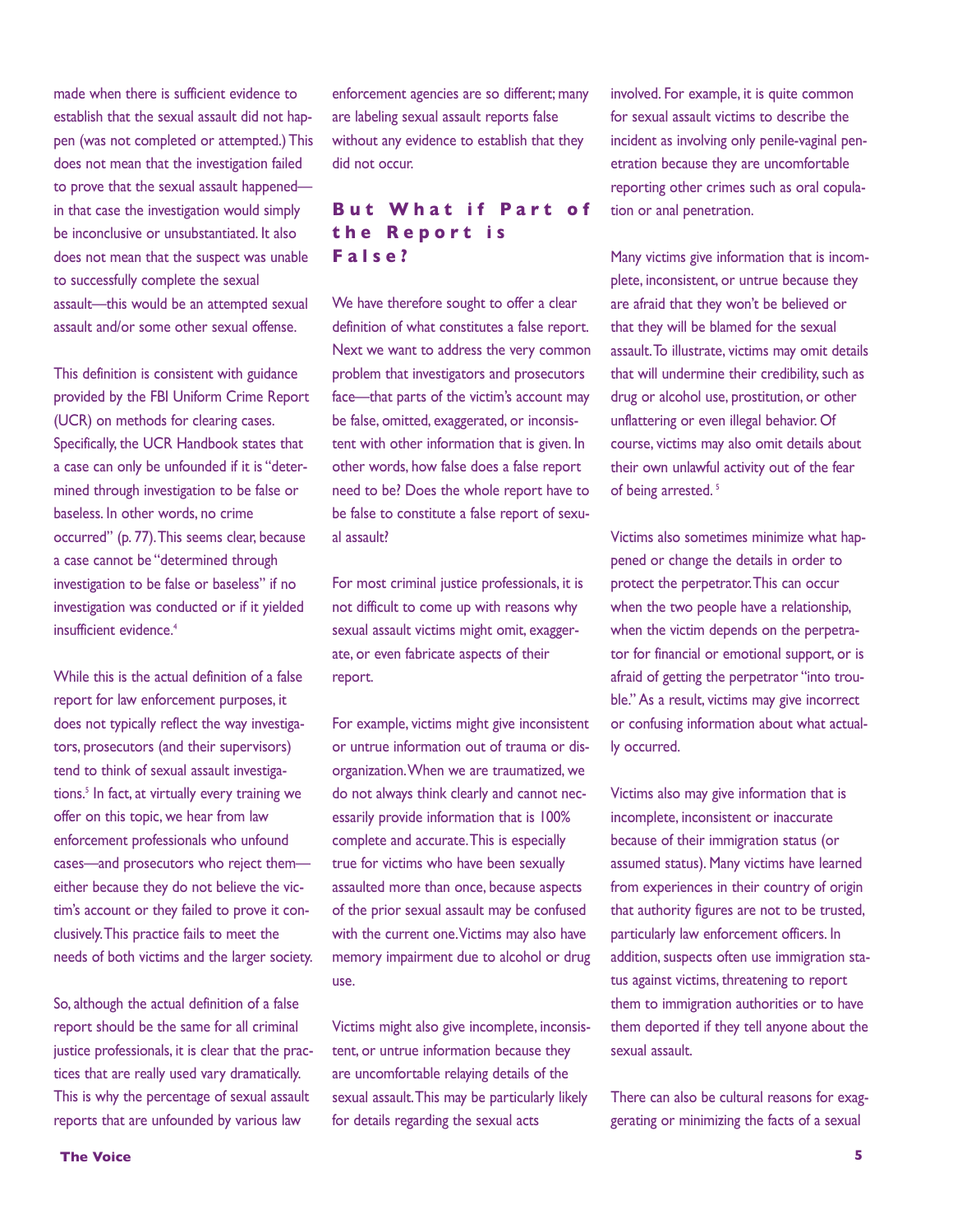assault report. For victims from another culture, beliefs about what is acceptable to tell a stranger and taboos about sexuality and sexual activity may influence their description of what happened. This problem can be especially pronounced when the (female) victim is from a minority culture and the (male) law enforcement professional is from the dominant culture of the United States.

Victims from a minority cultural group may be particularly reluctant to report a sexual assault against another member of their cultural group, because it is sometimes seen as a betrayal of the victim's cultural group. This reluctance may be heightened when there is a perception that the cultural group is treated unfairly by law enforcement.

However, one of the most common reasons why victims alter or exaggerate the details of what happened is to create a case that seems more believable. This can be due to guilt, shame, or a fear of not being believed. Just like everyone else in society, sexual assault victims know the stereotype of a "real rape"—that it is perpetrated by a stranger with a weapon or physical violence, that it is reported to law enforcement immediately, and that the victim is emotionally hysterical. In an effort to be believed, therefore, victims may change aspects of the reported incident to make it sound more like this stereotype.<sup>6</sup>

For example, victims may report that they were assaulted by a stranger when they really knew the suspect, and perhaps even had a prior sexual relationship together.

Victims may also report that the suspect used a weapon when this is not really true, or describe threats of physical violence that were not really made. Remember that victims also struggle with the same societal stereotypes as well.

When we think about these dynamics, it makes sense why victims might provide inconsistent, incomplete, or even untrue statements. Yet many investigators and prosecutors have seen this as evidence of a "false report." In fact, none of these situations meets the actual criteria for a false report because even if aspects of the victim's account of the incident are missing, exaggerated, or false, this does not necessarily mean that the sexual assault did not happen.

#### **O v e r c o m i n g T h i s C h a l l e n g e**

For all of the reasons provided above, it is understandable that victims often give information in their statement that is incomplete, inconsistent or even untrue. Nonetheless, these issues can destroy the victim's credibility if they are not handled by criminal justice professionals. As a first step in overcoming this challenge, investigators and prosecutors must recognize that these omissions, inconsistencies, and even untrue statements are understandable and should never be confused with a "false report." Then, they can address these issues by exploring them gently and nonjudgmentally with the victim. The most important objective is to create a safe and nonjudgmental environment that encourages honesty even for unflattering or illegal behavior.

Then when an omission, inconsistency, or untrue statement is suspected, the investigator or prosecutor can respond by pointing out the issue and asking for clarification. It is entirely possible that the victim simply made a mistake or the professional misheard or misunderstood what the victim was saying. Yet the appropriate time for this type of clarification is after the victim has completed his or her description of what happened—not immediately when the issue arises, because this will interrupt the victim's narrative account.

It is also important to fully—but gently explain to victims the negative impact of such omissions, inconsistencies, or untrue statements on their credibility during the law enforcement investigation. By doing so, investigators and prosecutors can emphasize the importance of complete truthfulness.

If the issue remains, the professional can explain that conflicting information has arisen and ask for the victim's help to make sense of it. For example, an investigator could say: "I need to ask these questions because I have to write a report on this, and I want to get every detail correct."

#### *R e d u c e t h e n u m b e r o f u n n e c e s s a r y p r o f e s s i o n a l c o n t a c t s*

Problems such as inconsistent statements from the victim can also be decreased by reducing the number of unnecessary professional contacts. This is often a goal for communities that implement a coordinated Sexual Assault Response and Resource Team (SARRT).

This does not mean that investigators and prosecutors should be reluctant to conduct follow-up interviews during the course of the investigation, as additional evidence and information is uncovered. In fact, such follow-up interviews are necessary to conduct a comprehensive investigation.

Rather, the goal is to reduce the number of unnecessary professional contacts that take place, either because the case is being screened or the victim is being "handed off" to another professional for some administrative reason. The purpose of any follow-up interviews should therefore be to gather additional information and clarify any questions, not to go over the same information again.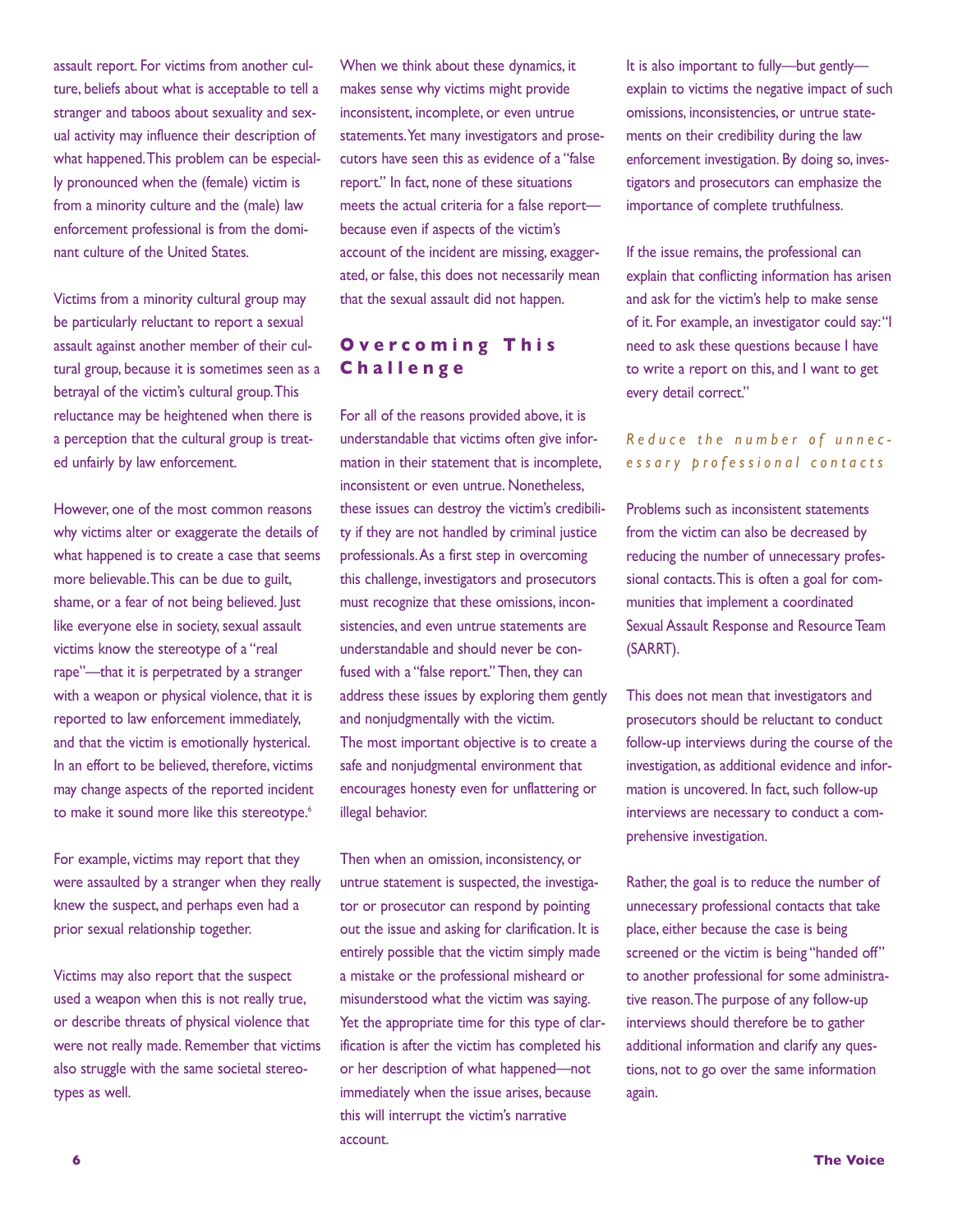Because it takes time to develop rapport and trust with sexual assault victims, agencies should not allow investigators or prosecutors to "hand off" a sexual assault investigation in mid-stream, if there is any way to avoid it. This is a frequent cause of inconsistencies in the victim's statement, and it creates serious difficulties in establishing rapport and trust with criminal justice professionals. Rather, criminal justice agencies should have policies in place that provide their personnel with the resources needed to complete thorough sexual assault investigations.

Given the advantages of reducing the number of unnecessary professional contacts, some communities have also implemented a policy of "vertical prosecution" in sexual assault cases. This strategy allows victims to work with the same prosecutor throughout their case processing, which can be especially valuable in larger jurisdictions where cases are typically initiated by one prosecutor and "handed off" to another. It clearly represents a "Best Practices" for the investigation and prosecution of sexual assault.

#### *S e e k c o r r o b o r a t i o n f o r d* e t a ils in the victim's state*m e n t*

There are clearly a number of strategies that investigators can use to clarify inconsistencies, omissions, or untruths in the victim's description of what happened. However, as important as it is to seek clarification of such inconsistencies or omissions, it is equally important to highlight the accuracy of other details in the victim's statement. Thus, a primary goal of any sexual assault investigation will be seeking corroboration for details in the victim's account of events, regardless of whether or not they are relevant for establishing an element of the offense.

#### **How to Handle the F r u s t r a t i n g R e a l i t y o f " R e a l " F a l s e R e p o r t s**

Having demonstrated that the percentage of false sexual assault reports is not as high as many people think, this does not deny their terrible reality. We all know that false reports do really exist, and they are incredibly damaging both to criminal justice personnel and to the countless victims of sexual assault whose credibility they undermine.

#### *P o t e n t i a l i n d i c a t o r s o f a f a l s e r e p o r t*

Investigators and prosecutors may already be familiar with some of the training materials that are widely available to describe "indicators" of a false report of sexual assault. Unfortunately, some of these indicators are based on research that is extremely limited and/or inappropriate for this purpose. For example, many were developed on the basis of FBI experience with false reports of stranger sexual assaults. These may not be appropriate, because these sexual assault reports are more likely to involve a perpetrator who is known to the victim. Regardless, these training materials typically suggest that the potential indicators of a false report are actually the same stereotypic characteristics of "real rape" described previously. This is not a coincidence.

Consider this: If you were going to file a false report of sexual assault, would you describe the realistic dynamics of sexual assault? Would you really say that you were assaulted by someone you knew, perhaps someone with whom you have had a relationship or even had sex? Would you really say that you were drinking at the time, or perhaps even taking drugs, or engaging in other risky behavior? Probably not.

By describing this type of realistic sexual assault, you might not get the kind of reaction you were looking for, because people might respond to you in the same way they respond to victims of sexual assaults in the real world. That is, you might not be believed, or you might be blamed for the sexual assault yourself.

Therefore, if you were going to file a false report of sexual assault, you would probably describe a sexual assault that looks like the stereotype of "real rape" that we have discussed at such length throughout this article.

For this reason, it is not surprising that the potential indicators of a false report are actually the same as the stereotypic characteristics of "real rape." To summarize material developed by McDowell and Hibler (1987),<sup>8</sup> realistic indicators of a false report could potentially include:

• A perpetrator who is either a stranger or a vaguely described acquaintance who is not identified by name. As previously discussed, most sexual assault perpetrators are actually known to their victims. Identifying the suspect is therefore not typically a problem. However, victims who fabricate a sexual assault report may not want anyone to actually be arrested for the fictional crime. Therefore, they may say that they were sexually assaulted by a stranger or an acquaintance who is only vaguely described and not identified by name.

• Victim claims of having physically resisted to the utmost. In fact, many victims do not physically resist during a sexual assault. There are a number of reasons for this. Many victims are simply too surprised or confused to resist, because they are assaulted by someone they know and trust. Often, they do not resist during the sexual assault because they are simply trying to make sense of what is happening. Other victims do not physically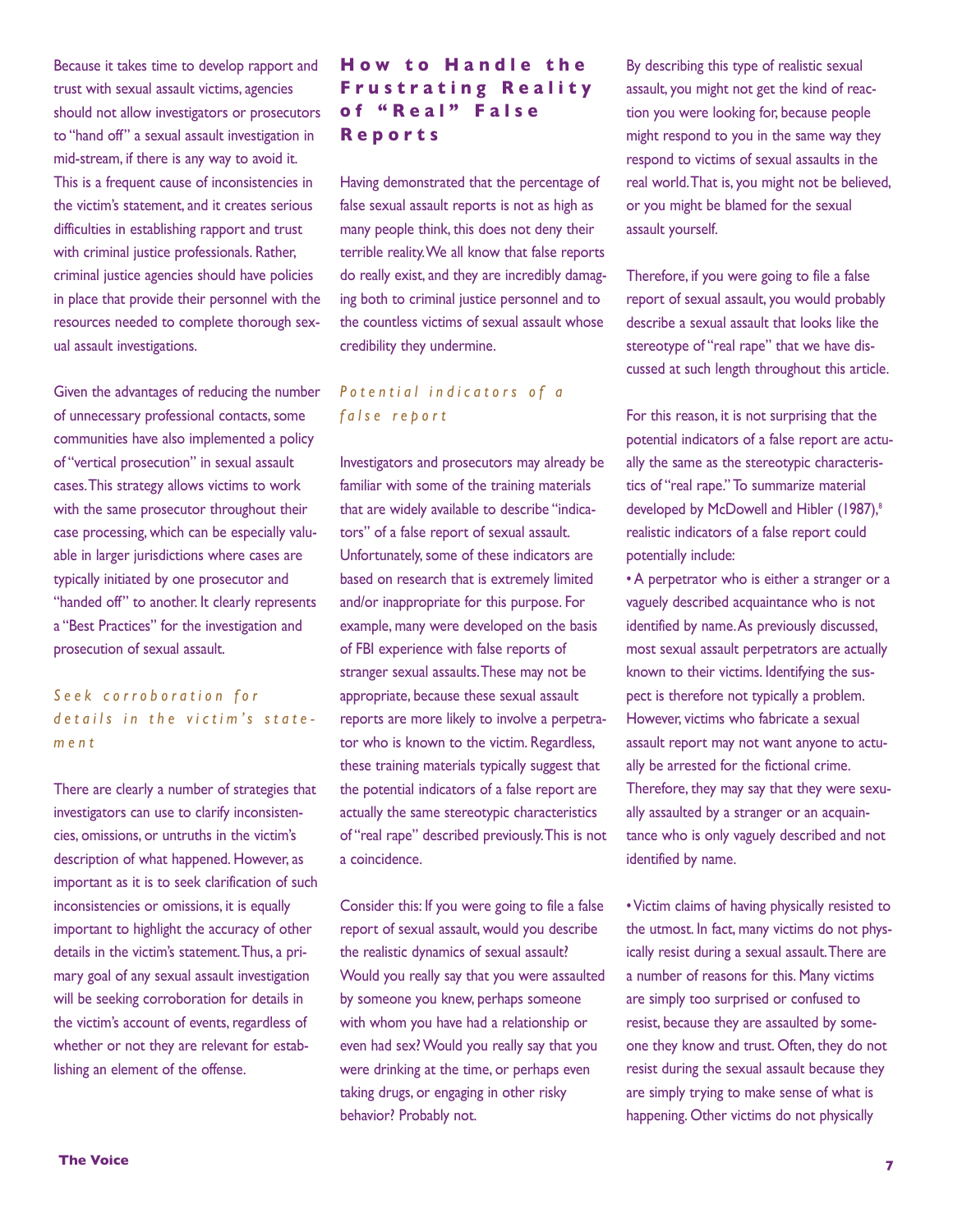resist because they don't trust their own perceptions of what is happening, or blame themselves for the situation. Of course, physical resistance is not likely among victims who experience dissociation or frozen fright, and those who have been drinking and/or taking drugs. Still other victims do not physically resist because they are too frightened, and may even fear that resistance will anger their assailant and increase their risk of injury or death. Therefore, although many sexual assault victims do not physically resist, a false report may include a description by the victim as having resisted vigorously—in an effort to appear blameless.

• Use of a weapon, serious physical violence, and/or signs of injury. Most sexual assaults do not actually involve a weapon, physical violence, or evidence of physical injury. Yet fabricated claims may be more likely to resemble the stereotype of "real rape" in this regard. In some cases, individuals who falsely report a sexual assault may even inflict physical injuries upon themselves to bolster the credibility of their report. These can sometimes be identified by their nature and placement, which suggest that they were self-inflicted and are generally superficial.

• An assault involving only penile-vaginal penetration. While other sexual acts are commonly experienced by sexual assault victims, fabricated claims typically include only this "classic" form of rape (i.e., penile-vaginal penetration).

Still other indicators may be based on the lifestyle or history of the reporting party, such as:

• Escalating problems in life or personal relationships.

• A documented history of mental or emotional problems.

• Characteristics of the allegation that "copycat" a highly publicized crime.

While these indicators may therefore raise suspicion that a report of sexual assault may be false, none of them should be considered significant when observed in isolation. In fact, some of these factors are particularly challenging because they are associated both with an increased risk of actually being sexually assaulted and with an increased likelihood of filing a false report. Examples include "escalating problems in life or personal relationships" and "a documented history of mental or emotional problems."

On the one hand, these factors make an individual more vulnerable to actually being sexually assaulted. Yet these same factors may also indicate emotional instability that could potentially lead an individual to file a false report of sexual assault. Therefore, a report should only be considered suspect when a number of these indicators are present. Then the report can only be determined to be false when the investigative facts directly contradict the victim's account of events. In fact, the best way to identify a false report is to uncover evidence that actually contradicts the victim's account of events or makes it impossible for the sexual assault to have taken place as described.

For example, there might be no sign of a physical struggle or injury when there logically should be. Or perhaps the victim states that she was "hit over the head with a bat and knocked unconscious" or "cut with a knife" yet there is no evidence of such an injury. There might even be evidence that the victim purchased materials used in the sexual assault or wrote a note or letter that is attributed to the suspect (McDowell & Hibler, 1987). Therefore, the determination

that a report is false is the result of "putting all the pieces together."

#### *R e s p o n d i n g t o a s u s p e c t e d f a l s e r e p o r t*

Investigators and prosecutors should only act upon their suspicion that a sexual assault report is false if these concerns are very serious and they are based on the evidence uncovered during the investigation. As McDowell and Hibler (1987) describe, any effort to challenge the validity of a sexual assault report could be devastating if the suspicion is misplaced and the victim really was assaulted. Such a challenge would certainly destroy the trusting relationship that must develop between criminal justice professionals and victims for successful investigation and prosecution.

It is therefore recommended that the tone of any challenge be supportive and based on the information provided by the victim.

This decreases the likelihood of defensiveness and allows for the continued investigation of the report, in case the sexual assault was legitimate but the information provided by the victim was incomplete, inconsistent, or inaccurate.

When the validity of a sexual assault claim is challenged, the person reporting the crime may react with anything ranging from relief to outrage.

#### *T o p r o s e c u t e o r n o t t o p r o s e c u t e ?*

If a report of sexual assault is determined on the basis of the investigative findings to be false, investigators must then make the decision regarding whether or not to charge the individual with filing a false report. However,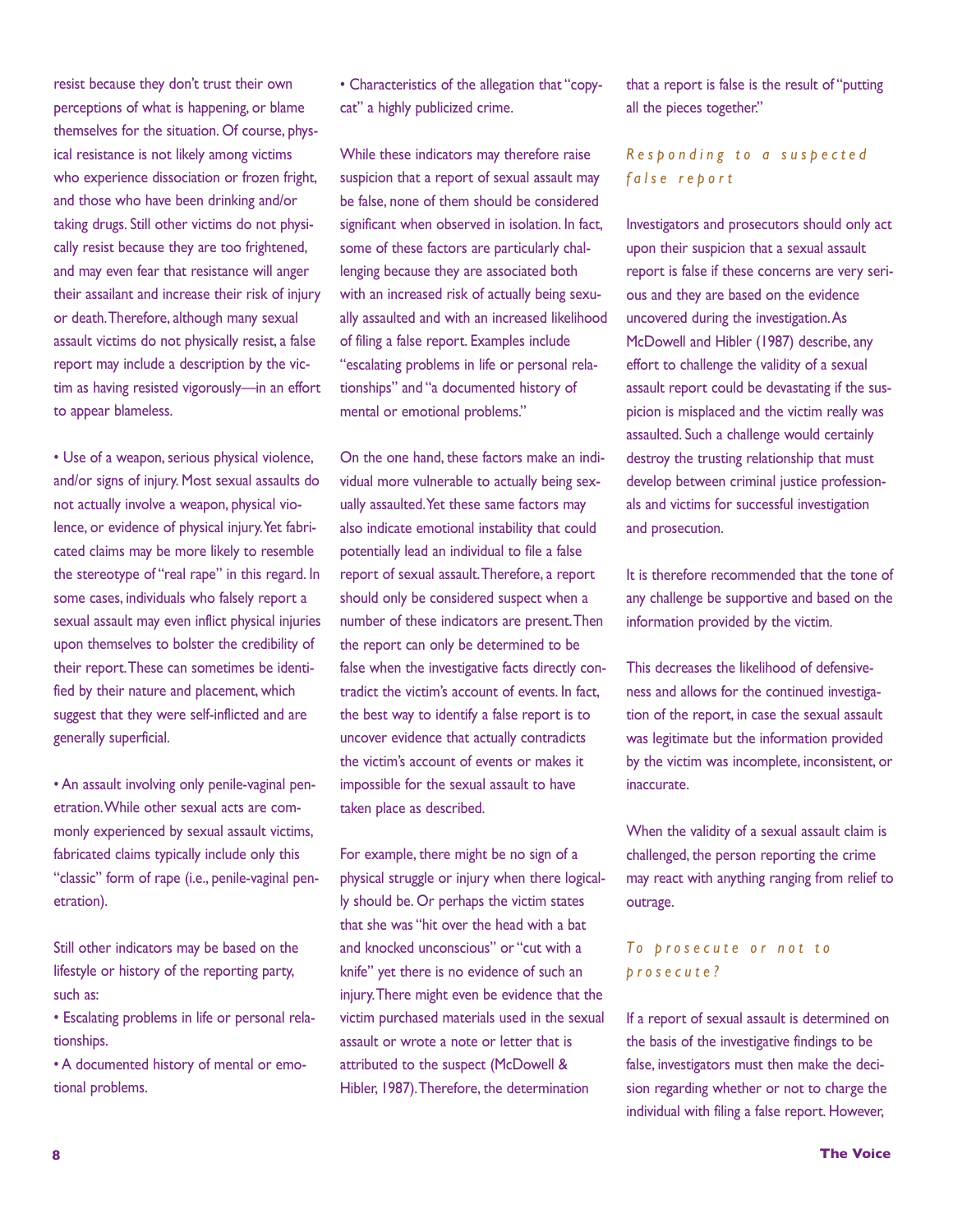this decision must be made carefully, with consideration of a number of factors. Investigators and prosecutors are thus advised to discuss the advantages and disadvantages of prosecution with other professionals involved in the multi-disciplinary response to sexual assault victims (e.g., victim advocates, forensic examiners). For example, some of the advantages of pursuing such a charge would include the importance of conducting a thorough investigation and exonerating anyone who is innocent.

Prosecuting someone for filing a false report may therefore be most appropriate in cases where an innocent person was arrested, booked, and perhaps even subjected to a forensic examination. The failure to pursue charges for filing a false report could create the appearance of bias, by turning a blind eye toward this criminal act.

Prosecution may also be appropriate in those rare cases that are very high profile and/or involve hundreds of hours of investigative effort. In such cases, some law enforcement agencies have even sought restitution from the person filing the false report for personnel hours consumed during an investigation and even expenses associated with forensic examinations, DNA analysis, and searches of crime scenes and suspects.

Finally, prosecution may help investigators to deal with the negative impact on their own personal and professional well-being. In the view of the person who investigated the case, this is often the most compelling reason to prosecute the individual who filed the false report.

On the other hand, there are also a number of important disadvantages to charging someone with filing a false report, even if it is justified.

For one thing, such a charge is likely to be publicized by the media and this can create problems with future jurors who use it as evidence to confirm their suspicion that many or most sexual assault reports are false.

Even more important, such media coverage can serve as a serious deterrent for victims of sexual assault who might consider reporting the crime to law enforcement but fear that they will not be believed.

Given the size of the caseload that most investigators and prosecutors handle, it seems difficult to justify the inordinate time that would be involved in investigating and prosecuting someone for filing a false report—given that it is typically only a misdemeanor offense.

While it is understandable that investigators might want to prove that the report is false out of a sense of frustration and a determination to get to the truth, this is probably not the best use of limited resources. Rather, the decision regarding whether to charge someone with filing a false report should simply be based on the investigative findings already documented in the case file.

It is also important to keep in mind that most false reports of sexual assault are typically the result of personal and emotional problems, rather than vengeful motives.

Despite the stereotype, false reports of sexual assault are not typically filed by women trying to "get back at a boyfriend" or cover up a pregnancy, affair, or other misbehavior. While there are examples of this kind of false report, the vast majority are actually filed by people with serious psychological and emotional problems. In these situations, the person files a false report for the attention and sympathy that they receive. This explains why

many "real" false reports do not involve a named suspect, because the intention is not to get someone in trouble with the police. Rather, many "real" false reports involve only a vaguely described stranger, so the victim can receive the caring attention of law enforcement officials and social service providers without the fear that someone will be arrested. Clearly, these cases can be extremely frustrating for criminal justice professionals, but they are probably best handled with appropriate referrals for social services rather than prosecution for filing a false report. Two other examples of best practices for handling these issues are to establish a multi-disciplinary review panel and develop a position paper to provide guidance.

#### *E s t a b l i s h a m u l t i - d i s c i p l i n a r y r e v i e w p a n e l*

To address these difficult issues, criminal justice professionals should also consider setting up a multi-disciplinary review panel, to discuss cases and investigations with input from other members in the coordinated community response to sexual assault. For example, a review panel might consist of victim advocates, forensic examiners, prosecutors, and others (including representatives from the crime laboratory, sex offender treatment program, and probation/parole). The purpose is not only to review the sexual assault reports that were unfounded by law enforcement—or rejected by prosecutors—within a specified time frame. The objective is to discuss and review these cases to determine the most appropriate response for victims whose sexual assaults are not likely to result in successful prosecution.

#### *A d o p t a p o s i t i o n p a p e r t o p r o v i d e g u i d a n c e*

Another best practice is to develop or adopt a position paper to provide guidance for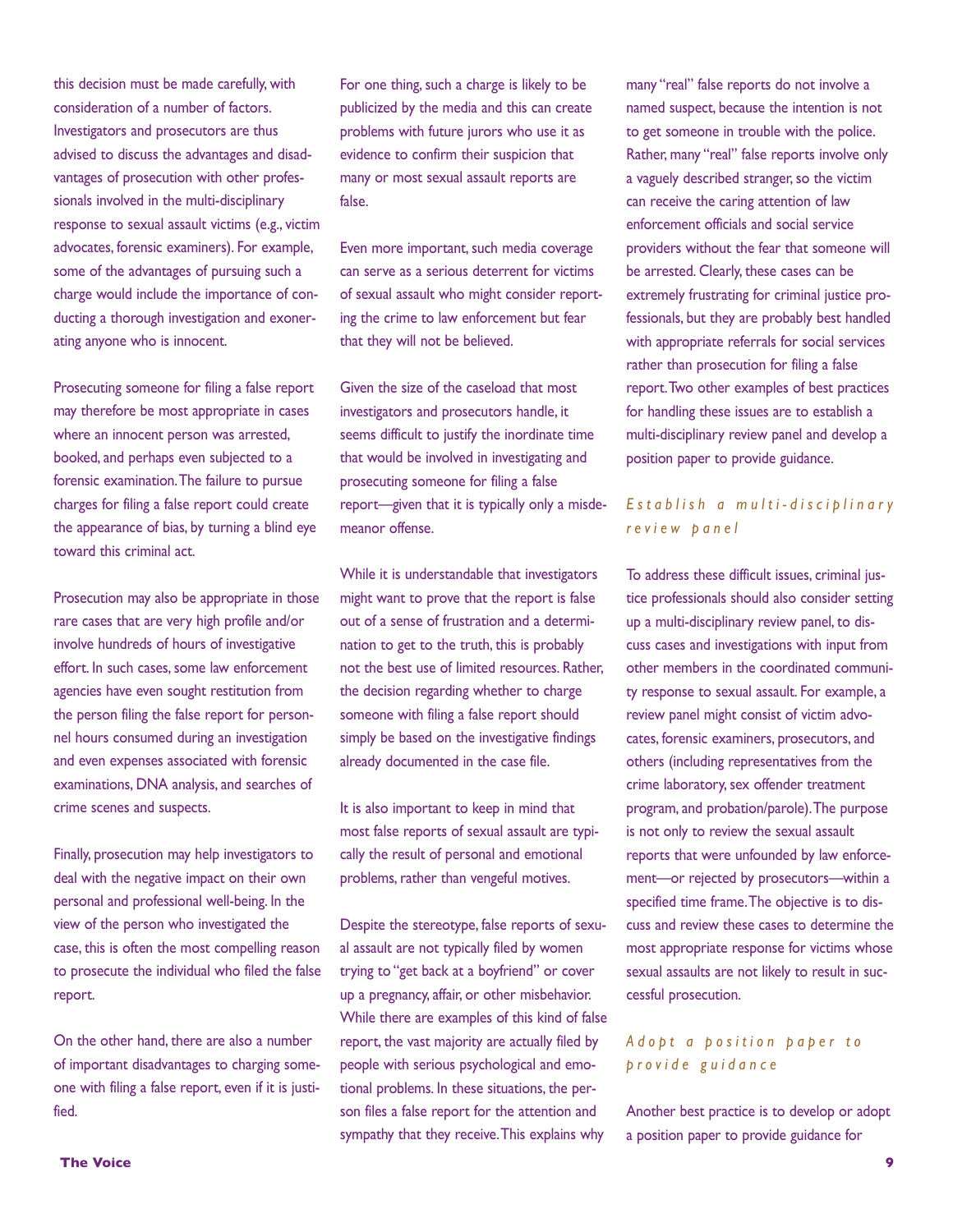criminal justice professionals and others on the topic of false allegations, unfounded cases, and victim recantation. The state of Oregon has led the way in this regard, by publishing a concise discussion of the issues in a four-page document that is available from the Oregon Attorney General's Sexual Assault Task Force. This document could serve as a starting point for others seeking to disseminate similar guidance for professionals within a community, region, or state. Such guidance is often desperately needed, because the terms are so often misunderstood and practices across agencies vary so widely.

#### **C o n c l u s i o n**

Again, one of the most important challenges for successfully investigating and prosecuting cases of non-stranger sexual assault is the idea that many—or even most—reports are false. As long as this belief is accepted by law enforcement professionals, prosecutors, jurors, and others, our efforts to improve the criminal justice response to sexual assault will have only limited impact. Only those cases that look like our societal stereotype of "real rape" will be successfully investigated and prosecuted.

To move beyond this issue of false reporting, one of the most important steps we can take is therefore to recognize that the "red flags" that raise suspicion in the minds of most people actually represent the typical dynamics of sexual assault in the real world.

Once we accept this reality, we can begin to move beyond this issue to more successfully investigate and prosecute sexual assault cases, especially those involving nonstrangers.

In fact, these issues have historically created a bigger hurdle for sexual assault victims than any lack of training or experience on the part of law enforcement professionals. It is therefore critically important for investigators, prosecutors, and others involved in the community response system to recognize these factors and seek to address them. To provide assistance, a number of useful resources are available.

#### **F o r M o r e I n f o r m a t i o n**

The EVAW International On-Line Training Institute offers a comprehensive training module on this subject, entitled: "False Reports: Moving Beyond the Issue to Successfully Investigate and Prosecute Non-Stranger Sexual Assault." This article constitutes an adapted excerpt from that module. Other modules are also relevant for addressing these issues and improving the investigation and prosecution of non-stranger sexual assault. These include modules entitled: "Interviewing the Victim: Techniques Based on the Real Dynamics of Sexual Assault" and "Effective Report Writing: Using The Language of Non-Consensual Sex." For more information on the On-Line Training Institute, please see:

http://www.evawintl.org/evaw\_courseware.

International Association of Chiefs of Police (July, 2005). Investigating Sexual Assaults: Model Policy and Concepts and Issues Paper. Published by the IACP National Law Enforcement Policy Center, Alexandria, VA. Available at: Investigating Sexual Assaults Concepts and Issues Paper (July 2005), Investigating Sexual Assault Model Policy (May 2005). Three corresponding resources are also available: Part I: Investigating Sexual Assaults; Part II: Elements of Sexual Assault & Initial Response; and Part II: Investigative Procedures, and Part III: Investigative Strategy & Prosecution. These training keys are also published by the International Association of Chiefs of Police (http://www.theiacp.org/) and available at: training keys.

The Oregon Attorney General's Sexual Assault Task Force has published a four-page position paper on "False Allegations, Recantations, and Unfounding in the Context of Sexual Assault." It is available at: http://www.oregonsatf.org/documents/False\_ Allegations.pdf.

#### **R e f e r e n c e s**

Bachman, R. & Saltzman, L.E. (1995). Violence against women: Estimates from the redesigned survey. Washington, DC: Bureau of Justice Statistics.

Bohmer, C. & Parrot, A. (1993). Sexual Assault on Campus: The Problem and the Solution. New York: Lexington Books.

Brener, M.D., McMahon, P.M., Warren, C.W., & Douglas, K.A. (1999). Sexual assault and mental disorders in a community population. Journal of Consulting and Clinical Psychology, 56, 252-259.

Clark, L. & Lewis, D. (1977). Rape: The price of coercive sexuality. Toronto, Canada: The Women's Press.

Fisher, B., Cullen, F., & Turner, M. (2000). The Sexual Victimization of College Women. Washington, DC: US Department of Justice: National Institute of Justice and Bureau of **Justice Statistics.** 

Grace, S., Lloyd, C., & Smith, L.J.F. (1992). Rape: From recording to conviction. Research and Planning Unit Paper 71. London, England: Home Office.

Harris, J. & Grace, S. (1999). A question of evidence? Investigating and prosecuting rape in the 1990s. Home Office Research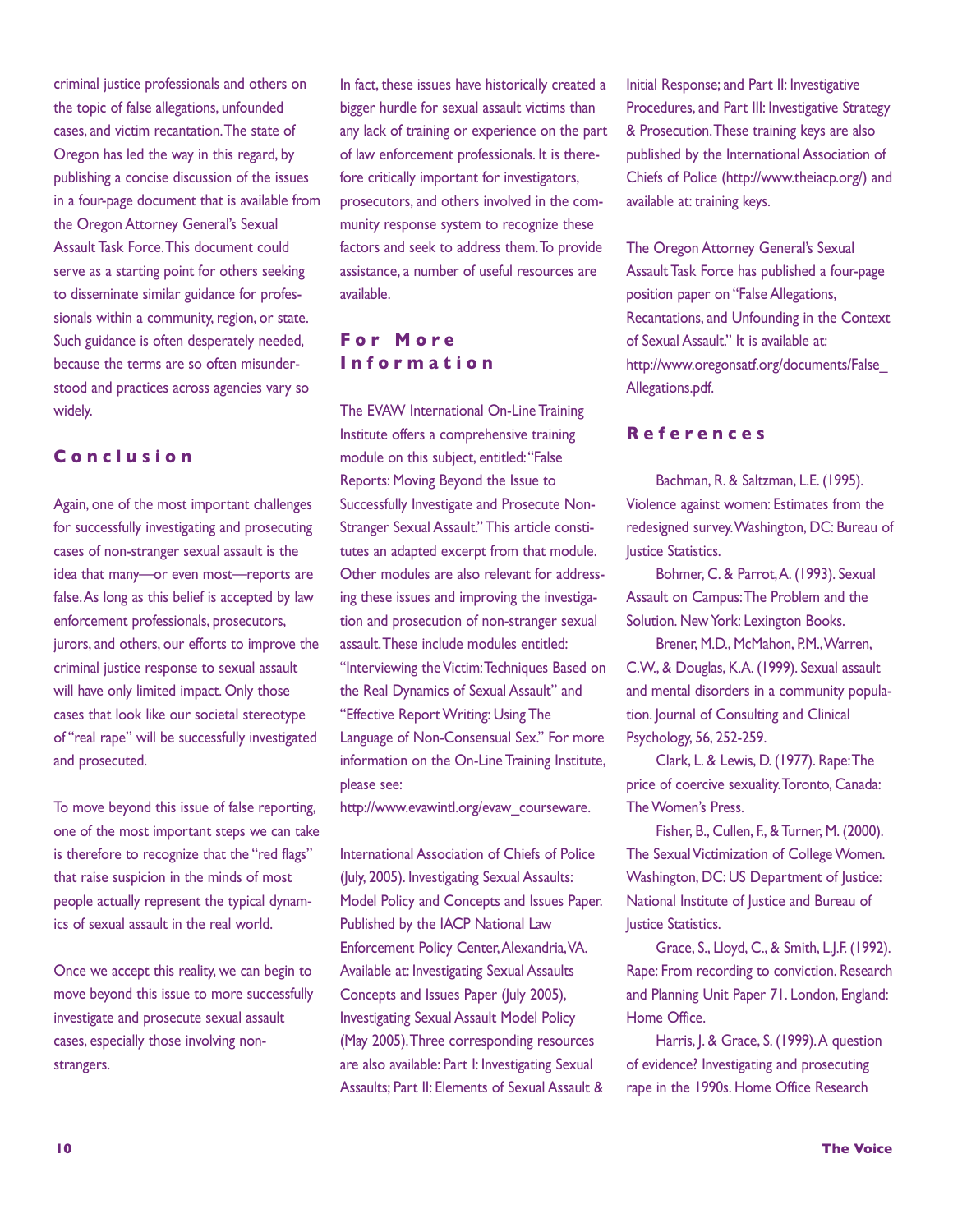Study 196. London, England: Home Office.

Heenan, M. & Murray, S. (2006). Study of reported rapes in Victoria, 2000-2003. Melbourne, Australia: Office of Women's Policy, Department for Victorian Communities.

Humphrey, S. & Kahn, A. (2000). Fraternities, athletic teams and rape: Importance of identification with a risky group. Journal of Interpersonal Violence, 15 (12,) 1313-1322.

Kanin, E.J. (1994). False rape allegations. Archives of Sexual Behavior, 23, 81-91.

Kelly, L., Lovett, J., & Regan, L. (2005). A gap or a chasm? Attrition in reported rape cases. Home Office Research Study 293. London, England: Home Office Research, Development and Statistics Directorate. Available at

http://www.homeoffice.gov.uk/rds/horspubs1.html.

Koss, M.P. (1988). Hidden rape: Sexual aggression and victimization in a national sample of students in higher education. In A.W. Burgess (Ed.), Rape and Sexual Assault (Vol. 2, pp. 3-25). New York: Garland.

Koss, M.P. & Cook, S. (1993). Facing the facts: Date and acquaintance rape. In R. Gelles & D. Loeske (Eds.). Controversies in Sociology. Newbury Park, CA: Sage Publications.

Koss, M.P., Gidycz, C.A., & Wisnewski, N. (1987). The scope of rape: Incidence and prevalence of sexual aggression and victimization in a national sample of higher education students. Journal of Consulting and Clinical Psychology, 55, 162-170.

Lisak, David (2007). False allegations of rape: A critique of Kanin. Sexual Assault Report, 11 (1), pp. 1-2, 6, 9.

McDowell, C.P. & Hibler, N.S. (1987). False allegations (Chapter 11, p.275-299). In R.R. Hazelwood & A.W. Burgess (Eds.), Practical Aspects of Rape Investigation: A

Multidisciplinary Approach. New York: Elsevier.

Merrill, L.L., Newell, C.E., Milner, J.S., Koss, M.P., Hervig, L.K., Gold, S.R., Rosswork, S.G., & Thornton, S.R. (1998). Prevalence of premilitary adult sexual victimization and aggression in a Navy recruit sample. Military Medicine, 163, 209-212.

National Victim Center (1992). Rape in America: A report to the nation. Arlington, VA: National Victim Center.

Norton, R. & Grant, T. (2008). Rape myth in true and false rape allegations. Psychology, Crime, & Law, 14 (4), 275-285.

Rumney, P. N. S. (2006). False allegations of rape. Cambridge Law Journal, 65 (1), p. 128-158.

Tjaden, P. & Thoennes, N. (1998). Prevalence, incidence, and consequences of violence against women: Findings from the National Violence Against Women Survey. National Institute of Justice: Washington, DC.

#### **E N D N O T E S**

<sup>1</sup> Dr. Lonsway is the Research Direcotr of EVAW International; Sgt. Archambault is the Executive Director of EVAW Internatiaonal; and Dr. David Lisak is an Associate Professor of Psychology at the University of Massachusetts. This article is an adapted excerpt from the training module of the same name in the On-Line Training institute hosted by End Violence Against Women (EVAW) International, at http://www.evawintl.org/evaw\_courseware.

In an "addenda" to his article, Kanin (1994) describes how he also "gained access to the police records of two large Midwestern state universities" (p. 90) and examined all forcible rape complaints from a three-year period of time. Of these, 50% were classified as false reports, yet again this determination was made solely by police personnel and not reviewed in any systematic way by the researcher. Kanin does note, however, that these agencies did not use the polygraph and "neither declared the complaint false without a recantation of the charge" (p. 90).

<sup>3</sup> Extensive research documents the characteristics of sexual assault victims, perpetrators, and incident. For example, see: Bachman & Saltzman, 1995; Bohmer & Parrot, 1993; Brenner, McMahon, Warren & Douglas, 1999; Fisher, Cullen & Turner, 2000; Humphrey & Kahn, 2000; Koss, 1988; Koss & Cook, 1993; Koss, Gidycz & Wisnewski, 1987; Merrill et al., 1998; National Victim Center, 1992; Tjaden & Thoennes, 1998.

<sup>4</sup> Uniform Crime Reporting Handbook (2004). Published by the Federal Bureau of Investigations (FBI) and available online at http://www.fbi.gov/ucr/handbook/ucrhandbook04.pdf. More information on the Uniform Crime Reporting Program is also available at the FBI website at: http://www.fbi/gov/ucr/ucr.htm.

<sup>5</sup>This calls to mind the terminology of "factually innocent" which the courts use to dismiss cases where it can be established that the suspect did not in fact commit the crime. To illustrate, the California appellate court has defined someone as "factually innocent" when:

"The person did not commit a crime. It does not mean a lack of proof of guilt beyond a reasonable doubt or even a preponderance of the evidence, nor does the term encompass those situations where an accusatory pleading is not issued for technical reasons such as search and seizure issues." 6We believe that it is important for investigators and prosecu-

tors to reassure victims that they will not be arrested for such behavior, but equally critical that departments have a policy of not arresting in such instances, unless it is absolutely necessary given the seriousness of the offense. Just as people who have overdosed on illegal drugs are treated for their medical emergency and not arrested, the priority in sexual assault cases must remain on investigating the crime and treating the victim with compassion. Arresting the victim will likely damage any trust that has been established with law enforcement, eliminate any chance that the victim will cooperate with the investigation, interfere with the victim's emotional recovery, and perhaps even deter future additional victims from reporting. Only when absolutely necessary should law enforcement personnel consider arresting the victim of a sexual assault. When crafting a policy for law enforcement agencies, it is therefore important to make a distinction in the policy for responding to felonies versus misdemeanors that may have been committed by the victim.

<sup>7</sup> This hypothesis is supported by research studies that document more stereotypic characteristics (e.g., offender violence) in accounts of rape that are generated as false, than in reports to law enforcement that are corroborated with an investigation and maintained as true (e.g., Norton & Grant, 2008).

<sup>8</sup> Some readers may have heard of the "McDowell checklist" which is a series of questions purportedly used to score the account given by a sexual assault victim and determine whether or not it is a false report. Yet there is absolutely no scientific basis to support such a procedure—using this or any other similar "checklist." Equally important, this type of procedure interferes with the rapport and trust that is needed for a law enforcement investigator to conduct an effective interview with a sexual assault victim. Of course, this in turn eliminates any chance for successful investigation and prosecution.



#### N C P V A W DISCUSSION GROUP

**A**re you a prosecutor or allied professional involved in the prosecution of violence against women? Join the NCPVAW Yahoo! discussion group at http://groups.yahoo.com/ group/apri-vawp